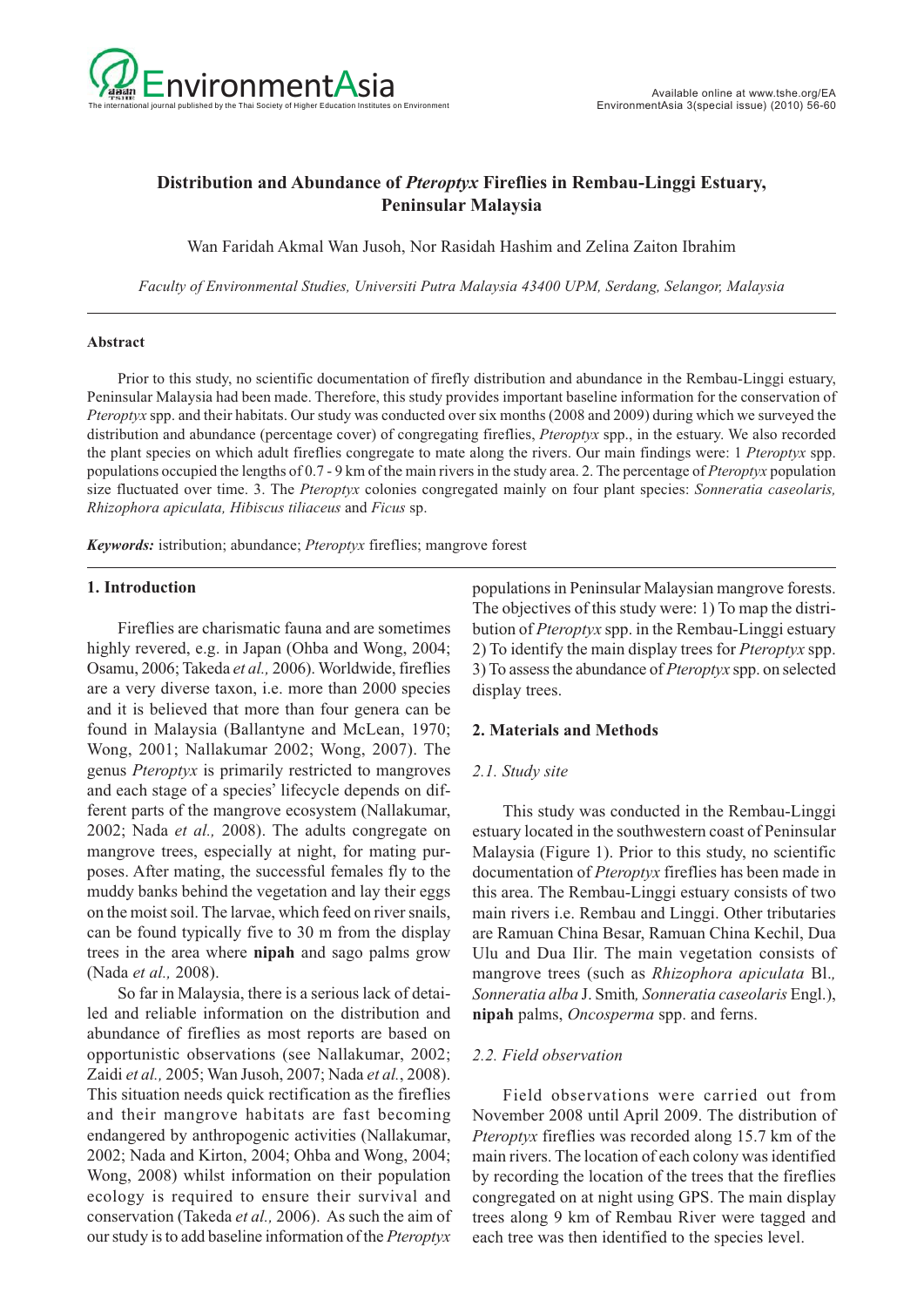# *2.3. Visual estimates*

Visual estimates of abundance percentage of *Pteroptyx* fireflies were made using a modified comparison chart (Terry and Chilingar, 1955). Estimates were made at twenty display trees along Rembau River by two observers who were trained to apply the technique.

# **3. Results and Discussion**

# *3.1. Firefly distribution*

*Pteroptyx* colonies were found in the middle estuary, i.e. about 10 km from the mouth of the estuary (Fig. 1; Table 1). The colonies were found along four out of six rivers, and they seemed to prefer certain rivers in the estuary (Table 1). In total, we recorded 122 *Pteroptyx* colonies on their display trees, with the most abundant colonies being recorded along the Rembau River. Here, a total of 87 *Pteroptyx* colonies were distributed along 9 km of the river compared to 0.7-3 km or 10-20 *Pteroptyx* colonies for the other rivers, such as Linggi, Ramuan China Besar and Ramuan China Kechil (Table 1).



Figure 1. The Rembau-Linggi mangrove forests, consisting of two major rivers i.e. Linggi River and Rembau River. Other tributaries are Ramuan China Besar River, Ramuan China Kechil River, Dua Ulu River and Dua Ilir River. Black dots indicate location where *Pteroptyx* colonies were found.

Table 1. Information about *Pteroptyx* firefly distribution and its display tree.

| Location               | <b>Firefly</b><br>species | <b>Distribution</b><br>of fireflies<br>along the river | <b>Display tree</b>                                                                 | Local name                                         | No. of firefly<br>colonies on the<br>display trees | <b>Total firefly</b><br>colonies |
|------------------------|---------------------------|--------------------------------------------------------|-------------------------------------------------------------------------------------|----------------------------------------------------|----------------------------------------------------|----------------------------------|
| Rembau                 | P. tener                  | 9 km                                                   | a) S. caseolaris<br>b) $H.$ tiliaceus<br>c) $R.$ apiculata<br>$d)$ <i>Ficus sp.</i> | a) Berembang<br>b) Bebaru<br>c) Bakau<br>d) Jejawi | 658104                                             | 87                               |
| Linggi                 | <i>Pteroptyx</i> sp.      | 3 km                                                   | a) S. caseolaris                                                                    | a) Berembang                                       | 2                                                  | 2                                |
| Ramuan<br>China Besar  | P. tener                  | $3 \text{ km}$                                         | a) S. caseolaris<br>b) $R.$ apiculata                                               | a) Berembang<br>b) Bakau                           | 103                                                | 13                               |
| Ramuan<br>China Kechil | P tener                   | $0.7$ km                                               | a) S. caseolaris<br>b) R. apiculata                                                 | a) Berembang<br>b) Bakau                           | 182                                                | 20                               |
| Dua Ulu                |                           |                                                        |                                                                                     |                                                    |                                                    |                                  |
| Dua Ilir               | TOTAL                     | $15.7 \text{ km}$                                      |                                                                                     |                                                    |                                                    | 122                              |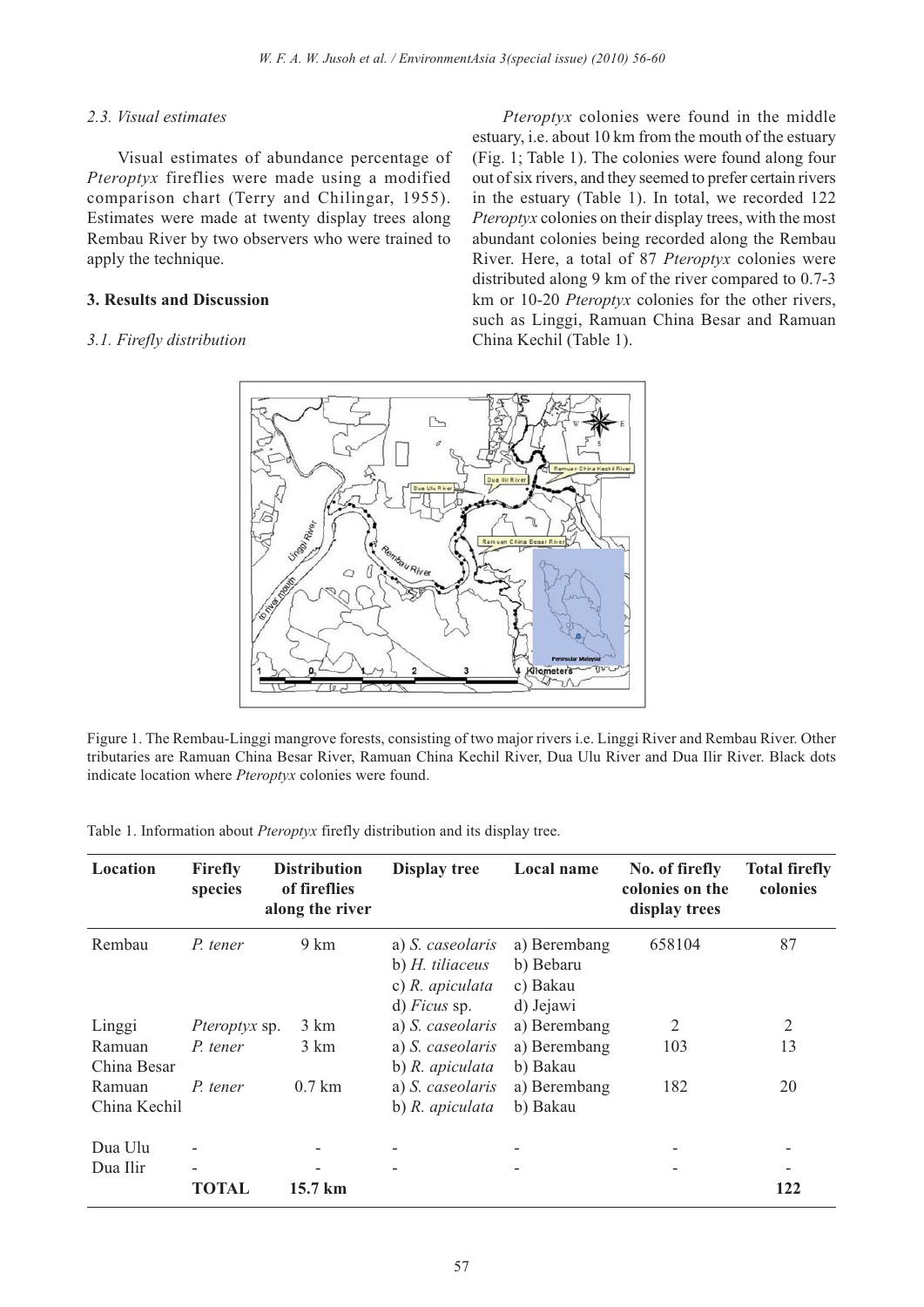#### *3.2. Firefly display trees*

There were four plant species that the fireflies used as display trees along Rembau River: 1. *Sonneratia caseolaris*, 2. *Rhizophora apiculata*, 3. *Hibiscus tiliaceus*, 4. *Ficus* sp. Among the 87 *Pteroptyx* colonies, 65 (75%) of them were found on *S. caseolaris* trees compared to 4-10 colonies on other types of trees (Table 1). A total of 645 *S. caseolaris* trees were counted along the 9 km of firefly area along Rembau River but only 65 (or 10%) of these trees were occupied by fireflies (Fig. 2).

### *3.3. Firefly abundance*

In terms of abundance, we found that the percentage of *Pteroptyx* population size fluctuated over the six month study period. On average, the highest abundance percentage (6%) of *Pteroptyx* was recorded in November and December, while the lowest abundance percentage (2%) was recorded in January and March (Table 2). Interestingly, the firefly colonies for two display trees (nos. 7 and 10) were absent for two months (January and March). Moreover, one display tree died and the colony that had occupied it moved to an adjacent tree as we found some 3% cover percentage of firefly occupying a tree located 50 m from the dead tree.

The results of our study indicated that the fireflies preferred *S. caseolaris* as their display tree. This

supports earlier observations made by other researchers (Motuyang, 1995; Nallakumar, 2002; Ohba and Wong, 2004). This also explains the absence of firefly colonies in the Dua Ulu River and Dua Ilir River where there was a total absence of the species and **nipah** palms were the main vegetation species.

Our study also showed that not all *S. caseolaris* trees were used by the fireflies. It has been reported that the colonies have preferences for certain mangrove species, although the actual reason for it is still not fully understood (Motuyang, 1995; Chey, 2004; Wong, 2007). This phenomenon could be partly due to wong, 2007). This prenomenon code of party due to<br>an individual tree's traits such as height, crown size, leaf density, and trunk diameter as suggested by Nallakumar (2002) who found that the fireflies only used the young *S. caseolaris* trees in Kuala Selangor. Further investigations will therefore include recording the display trees' characteristics in the Rembau-Linggi estuary.

The fluctuations in population abundance of *Pteroptyx* are related to large-scale environmental phenomena (Yuma, 2007). Excessive water is good for the larvae and it encourages the population growth of the *Pteroptyx* population (Ohba and Sim, 1994; Nallakumar, 2002). However, increased river flows resulting from heavy rainfalls may restrict the foraging activities of small larvae. Heavy rains may also adversely affect populations of *Pteroptyx* larvae's prey species, such as snails (Nallakumar, 2002; Yuma, 2007).



Figure 2. Map showing the distribution of *Pteroptyx* colonies (black dots) and *S. caseolaris* trees (green triangle) along Rembau River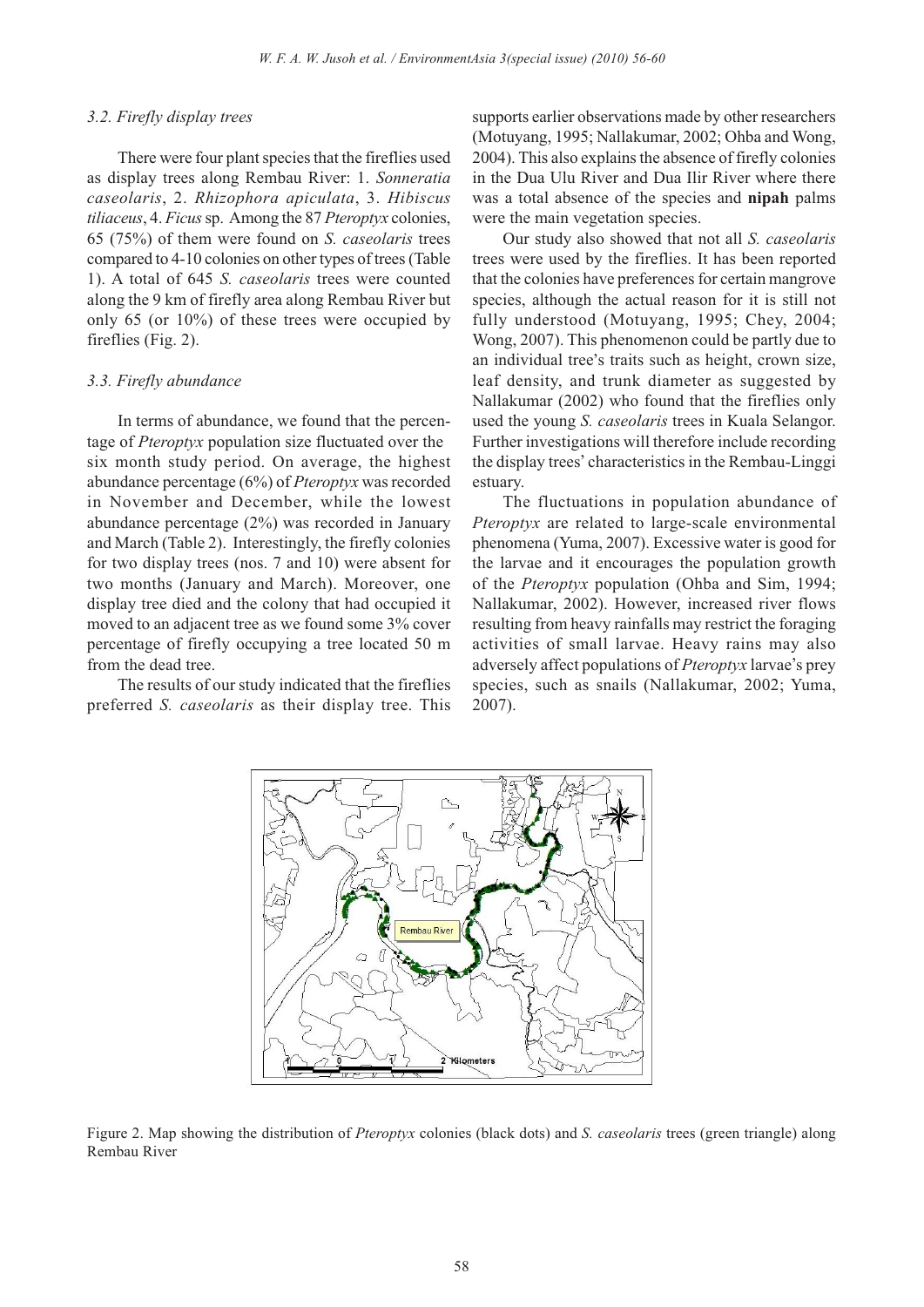|              |                                        |                           | Focal display 1      |                                | $\overline{2}$           | 3                        | $\overline{\mathbf{4}}$ | 5              | 6            | 7              | 8                        | 9             | 10             |                |
|--------------|----------------------------------------|---------------------------|----------------------|--------------------------------|--------------------------|--------------------------|-------------------------|----------------|--------------|----------------|--------------------------|---------------|----------------|----------------|
| <b>Month</b> | tree no.<br><b>Observation</b><br>Date | Daily<br>Rainfall<br>(mm) | Rainfall<br>time     | Percentage (firefly abundance) |                          |                          |                         |                |              |                |                          |               | Average $\%$   |                |
|              | November 29/11/2008                    | 0.2                       | 7:00 AM-<br>8:00 AM  | 7                              | $\overline{\mathcal{L}}$ | $\overline{\mathcal{L}}$ | .5                      | 6              | 5            | 8              | 6                        | 8             | -8             | 6              |
|              | December 28/12/2008                    | 0.8                       | 2:00 PM-<br>3:30 PM  | 4                              | 7                        | 6                        | $7\phantom{.0}$         | 7              | $\tau$       | 5              | $\overline{4}$           | 6             | 6              | 6              |
| January      | 26/1/2009                              | $\boldsymbol{0}$          |                      | $\mathcal{D}_{\mathcal{L}}$    | $\overline{2}$           | 3                        | 3                       | 2              | 3            | $\overline{7}$ |                          |               | $\theta$       | $\mathbf{2}$   |
| February     | 28/2/2009                              | 1.6                       | 6:00 PM-<br>Midnight | $\mathcal{D}_{\mathcal{L}}$    | $\mathbf{1}$             | $\mathcal{L}$            | 6                       | 5              | $\mathbf{1}$ | $\theta$       | $\overline{\mathcal{L}}$ | $\mathcal{E}$ | 1              | 3              |
| March        | 25/3/2009                              | $\boldsymbol{0}$          | ۰                    | 2                              | Tree<br>died             | $\mathcal{R}$            | 3                       | 3              |              | $\mathbf{0}$   | 3                        | 3             | $\overline{2}$ | $\overline{2}$ |
| April        | 27/4/2009                              | $\boldsymbol{0}$          |                      | 3                              | Tree<br>died             | $\overline{4}$           | 5                       | $\overline{4}$ |              | 3              | $\overline{2}$           |               | 3              | 3              |

Table 2. Percentage of *Pteroptyx* population abundance on ten focal display trees for six months with daily rainfall data.

The most interesting finding was that the *Pteroptyx* fireflies switched trees for a certain amount of time. In this case, the findings of the current study do not support the previous findings made by Murray (1984) and Motuyang (1995) who found that *Pteroptyx* colonies used the same display trees over a 5-year period. This behaviour was also observed in the *Phyrophanes* sp. from Indonesia which migrates every week (Ohba and Wong, 2004). Apart from human disturbances, a possible explanation for this might be that the firefly population is dependent on the tree's health. This research question is being further investigated in our on-going research.

#### **4. Conclusions**

This study has added significantly to the knowledge of the population ecology of *Pteroptyx* fireflies in Peninsular Malaysia. In particular, the results of our study point to the need for protecting the many plant species that the fireflies use; different plants for different stages of the fireflies' lifecycles. In addition, our study has provided further insight into the possible causes of *Pteroptyx* population fluctuation over a certain period of time. Therefore, the important implication of our study is that an ecosystem approach is more promising for the conservation of the fireflies.

# **Acknowledgements**

We would like to thank Sonny Wong, Nada Badruddin and Dr. Ohba Nobuyoshi for their expert advice on fireflies, Mohd Fazlin Nazli and Ngatemin Saru for their kind assistance during the field surveys. This research was funded by Fundamental Research Grant Scheme (FRGS) Phase 1/ 2008 of the Ministry of Higher Education Malaysia.

### **References**

- Ballantyne LA, McLean MR. Revisional studies on the firefly genus *Pteroptyx* Olivier (Coleoptera: Lampyridae: Luciolinae: Luciolini). Transactions of the American Entomological Society 1970; 96: 305.
- Chey VK. Fireflies of Sungai Klias and their display trees. Sepilok Bulletin 2004; 1: 67-69.
- Motuyang CP. The Ecological Studies of Fireflies (*Pteroptyx tener*) at Kuala Selangor. BSc. Thesis, Universiti Putra Malaysia. 1995.
- Murray MG. The Fireflies of Kuala Selangor. Malayan Naturalist 1982; 35(3): 37-38.
- Nada B, Kirton LG. 2007; The Secret Life of Fireflies. IRBM Updates, URL: http://www.luas.gov.my/irbm/ updates.
- Nada B, Kirton LG, Khoo V. Conservation efforts for the Synchronous Fireflies of the Selangor River in Malaysia. Proceedings of International Firefly Symposium, Chiang Mai, Thailand 2008.
- Nallakumar K. Management and Conservation of Fireflies in Peninsular Malaysia. PhD Dissertation, University of London. 2004.
- Ohba N, Sim SH. The morphology, behavior and life cycle of *Pteroptyx valida* (Coleoptera: Lampyridae) in Singapore. Science Report of Yokosuka City Museum 1994; 42: 1-11.
- Ohba N, Wong CH. External Morphology and Ecological Study of the Firefly, *Pteroptyx tener* at Kampung Kuantan, Selangor, Malaysia. Science Report of Yokosuka City Museum 2004; 51: 1-33.
- Osamu S. The Fireflies and Luminous Insects. *In*: Bioluminescence: chemical principles and methods (*Ed*: Osamu S). Hackensack, N. J.: World Scientific, 2006; 1-3.